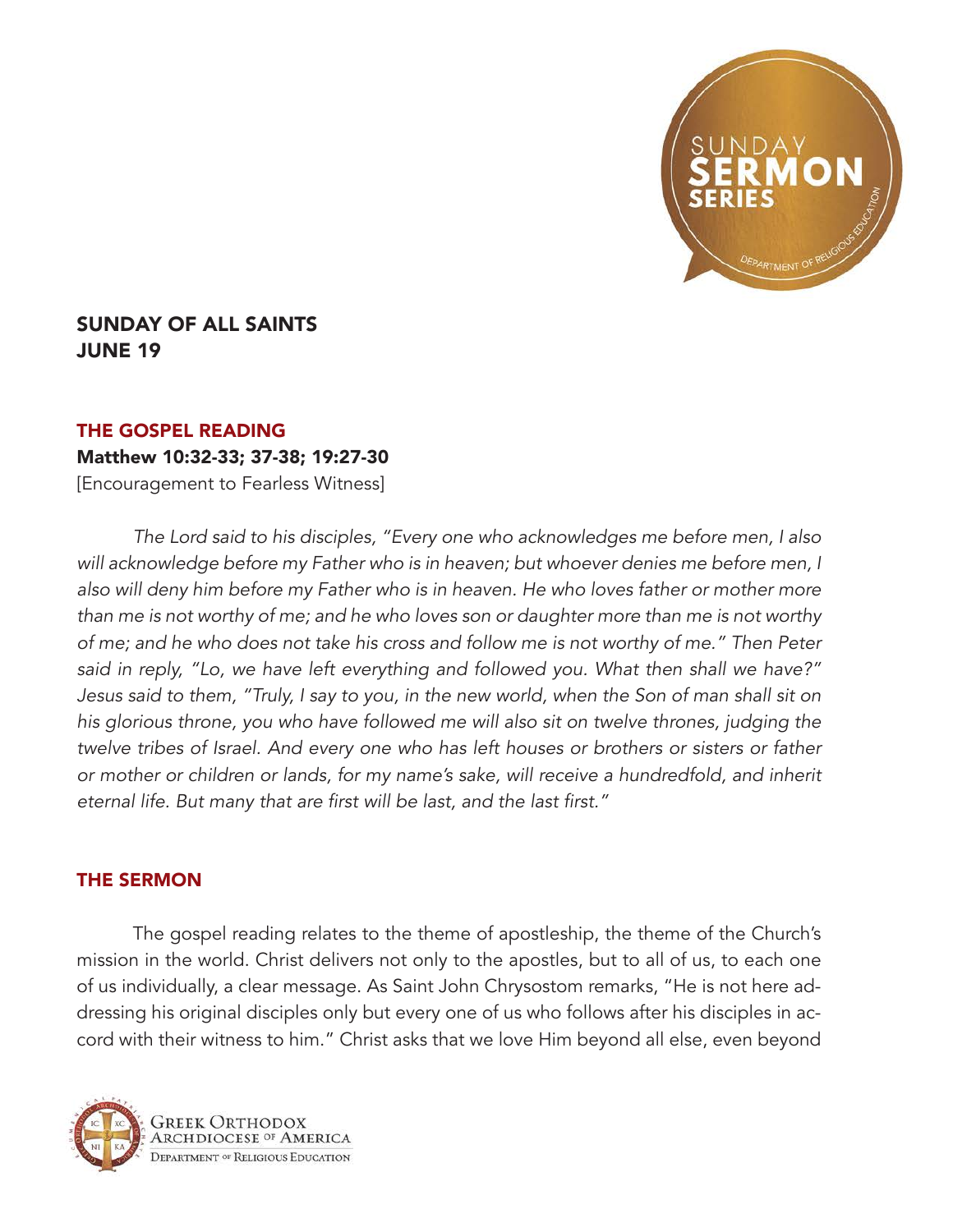our close relationships with family and friends. Like the Saints, let us strive to make Christ our *everything*. This message might be difficult to process when we hear it, especially for the first time. What Christ is asking may challenge our belief system about what we know of life and family. It may seem impossible to put into practice. "But with God *all* things are possible" (Matthew 19:26).

The journey in the faith is not without challenges. The apostles certainly did not have it easy, and we are all called to follow in their footsteps. One way for us to approach this particularly difficult challenge, that the Gospel sets out for us, is to better understand *what* Christ is asking, and *why* He is asking this of us. Many of us have already faced difficulties in life. Some have come to experience sorrow, pain, and loss. The joy of Christ, the joy of living in the Spirit of Christ, is a reality open to each of us. The joy of Christ is not only relevant when we pass on from this life. It applies right now, in the here and now. This is what sustains us, no matter the difficulty or challenge we may be called to deal with in life, because Christ is the source of joy.

Christ offers us unconditional love, and limitless freedom. However, for us to fully integrate Christ's love and freedom into our lives, we need to try to embrace Him without conditions, without stipulations, without prerequisites. This is the key to understanding the Gospel reading. Christ is the One Who sacrificed Himself for *us*. Yet, He does not expect a similar sacrifice in return from us. And for us to live through His selfless sacrifice, let us try to embrace Him fully, not part of the way, not some of the way, not sometimes. Let us try to embrace Him always. The faith and confidence we are called to place in Him for all things, simply calls us to give what we can to God.

So, when we hear the call to abandon father and mother and follow Him, we are invited to focus not on what we give up, but on what we *gain*, on what those around us *gain*, on what even father and mother stand to *gain*. We are called to choose the light over the darkness, life instead of death, freedom rather than slavery. This is the choice before us. The freedom that God grants us means that *we* are the ones who choose whether to follow Him or not. This decision may sometimes be difficult. There will undoubtedly be obstacles, and it might seem as though the choice before us is somehow different, that somehow we could continue to imagine God in a way that conforms to our self-serving desires. However, whatever challenges may exist in integrating Christ into our lives, as well as His commandment to love in our lives, it is Christ Himself, in His Spirit, Who guides us. He shows us the way, and gives us strength to help us overcome our weaknesses. God, Himself helps us work through our temptations.

We are called to make the effort to open the door to Christ, greet Him, let Him in, get to know Him, live with Him, and live in Him. At every Divine Liturgy, we recite the Lord's prayer and ask that "*Thy* will be done, on earth as it is in heaven." The goal is to become instruments of God's will, which means becoming instruments of His abundant love and precious freedom. This is the path to full communion with God. This is the path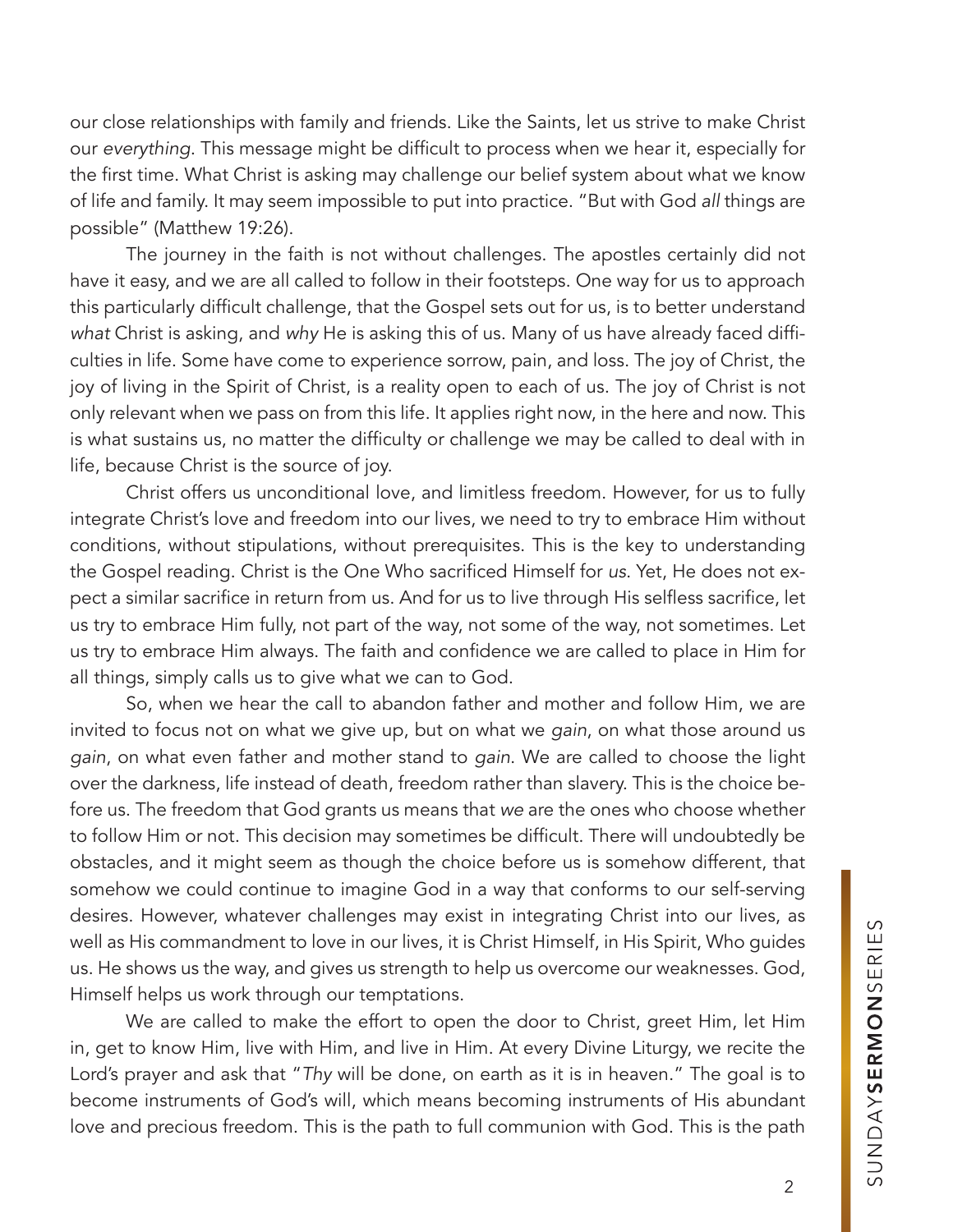to Sainthood. This is why this particular Gospel reading is so closely connected to the Feast of All Saints. On the Sunday of All Saints, the Church commemorates all the women and men who have attained saintliness, whether known or unknown. As the faithful throughout the world continue to grow in their faith, celebrating All Saints is necessarily an open-ended affair, including contemporary and future saints.

Sometimes, we might feel like the Saints are so distant from us. We perceive them to be our Holy Church's hall of fame of the greatest Christians who ever lived, forgetting that they too were Christians like us who grew to love God. Believe it or not, many of our beloved Saints were some of the greatest sinners at some point in their lives. We can think of the first saint, the Thief on the Cross (also known as the Good Thief). Although he spent his life leading a life of crime, at the hour of his death, he confessed his sins on the cross. He prayed, "Remember me when you come into your kingdom." The Lord told him, "Today, you will be with me in Paradise." Let us reflect on the mercy of God in this exchange on the Cross. The Thief asked for a life of crime to be forgiven at the end of his life, and the Lord assured him that he would enter Paradise with Him in the Holy Resurrection. Truly, as King David says in the Psalms, "God is wonderful among his Saints!" God is truly wonderful to His Saints, and to us, the saints of God's Church on earth. We too only need to simply turn to God, and ask Him from our hearts to remember us in His Kingdom.

This Good Thief reminds us that the Saints are not those who lived perfect lives; they were sinners just like all of us. The Saints had their faults, just like you and me, but the Saints are those who acknowledge and love the Lord Jesus Christ, ask for His mercy, and receive His grace. Likewise, we too can not only become saints, but we are *called* to become saints. No matter our past, no matter what we have done, the Physician Jesus Christ is waiting for us to heal us, and lift us up with Him, just like the Holy Thief. The Saints are those who renounce their old lives, take up their cross, and follow our Lord Jesus Christ, finding joy in their Savior who waits with open arms for us to return to Him. The Saints are an example of what you and I can become if we are open and willing for the Lord to come into our hearts, and heal what is broken. The Saints are our role models; we are called to imitate them, as they imitated Christ. They showed us that we do not have to be perfect, we do not have to be resigned to lives of discontent. The Peace of God, Jesus Christ, can fill us with His peace, and make us saints if we follow Him, regardless of our shortcomings.

On the Feast of All Saints, we therefore celebrate our own God-given potential to be perfected in glorifying God with our thoughts, words, and deeds. It is possible. All the saints serve as examples of persons who achieved sainthood through trials and tribulations, exercised patience and humility, and practiced selfless love in service to others. They were not born saints. They were not without sin. They were not perfect. They were, however, able to reach sainthood, and now they stand ready to intercede before God in favor of our own salvation. They intercede on our behalf while we continue engaging in our struggle toward holiness. Let us pray to the Lord for guidance and strength as we